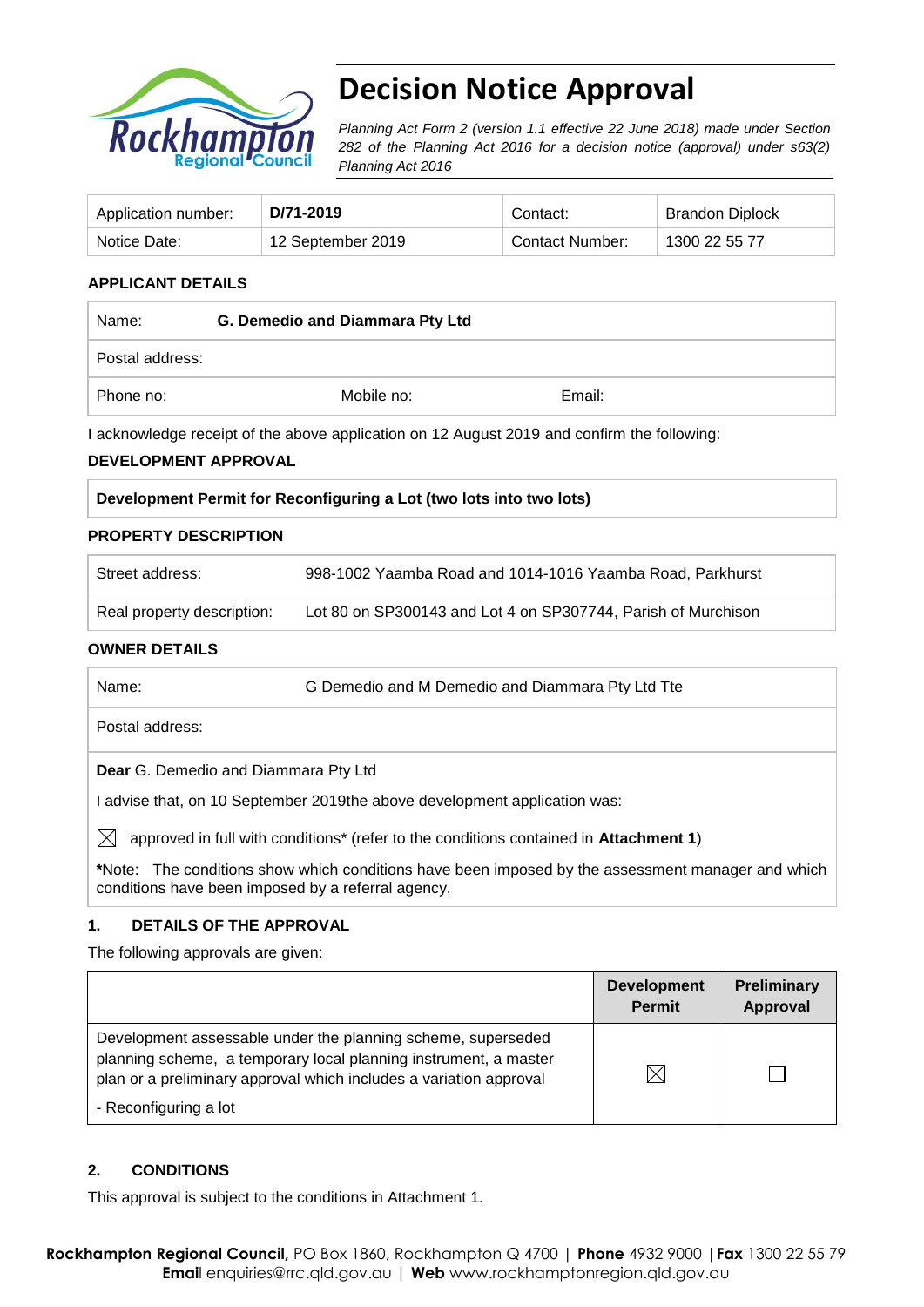### **3. FURTHER DEVELOPMENT PERMITS REQUIRED NIL**

#### **4. REFERRAL AGENCIES** NIL

## **5. THE APPROVED PLANS**

**The approved development must be completed and maintained generally in accordance with the approved drawings and documents:**

| Drawing/report title        | Prepared by            | Date         | Reference number | Rev |
|-----------------------------|------------------------|--------------|------------------|-----|
| <b>Reconfiguration Plan</b> | Capricorn Survey Group | 11 June 2019 | 5652-01-ROL      |     |

#### **6. CURRENCY PERIOD FOR THE APPROVAL (s.85 of the** *Planning Act***)**

The standard currency periods stated in section 85 of *Planning Act 2016* apply to each aspect of development in this approval, if not stated in the conditions of approval attached.

#### **7. STATEMENT OF REASONS**

| Description of the<br>development                  | The proposed development is for Reconfiguring a Lot (two lots into two lots)                                                                                                                                                                                                                                                                                        |  |  |
|----------------------------------------------------|---------------------------------------------------------------------------------------------------------------------------------------------------------------------------------------------------------------------------------------------------------------------------------------------------------------------------------------------------------------------|--|--|
| <b>Reasons for Decision</b>                        | Assessment of the development against the relevant zone purpose,<br>a)<br>planning scheme codes and planning scheme policies demonstrates<br>that the proposed development will not cause significant adverse<br>impacts on the surrounding natural environment, built environment and<br>infrastructure, community facilities, or local character and amenity; and |  |  |
|                                                    | b)<br>The proposed development does not compromise the relevant State<br>Planning Policy.                                                                                                                                                                                                                                                                           |  |  |
| <b>Assessment</b><br><b>Benchmarks</b>             | The proposed development was assessed against the following assessment<br>benchmarks:                                                                                                                                                                                                                                                                               |  |  |
|                                                    | Low Density Residential Zone Code; and                                                                                                                                                                                                                                                                                                                              |  |  |
|                                                    | Reconfiguring a Lot Code.                                                                                                                                                                                                                                                                                                                                           |  |  |
| <b>Compliance with</b><br>assessment<br>benchmarks | The development was assessed against all of the assessment benchmarks<br>listed above and complies with all of these.                                                                                                                                                                                                                                               |  |  |
| <b>Matters prescribed by</b>                       | The State Planning Policy - Part $E_i$<br>$\bullet$                                                                                                                                                                                                                                                                                                                 |  |  |
| regulation                                         | The Central Queensland Regional Plan;<br>٠                                                                                                                                                                                                                                                                                                                          |  |  |
|                                                    | The Rockhampton Region Planning Scheme 2015;<br>٠                                                                                                                                                                                                                                                                                                                   |  |  |
|                                                    | Surrounding use of adjacent premises in terms of commensurate and<br>consistent development form; and                                                                                                                                                                                                                                                               |  |  |
|                                                    | The common material, being the material submitted with the application.                                                                                                                                                                                                                                                                                             |  |  |

### **8. APPEAL RIGHTS**

The rights of an applicant to appeal to a tribunal or the Planning and Environment Court against a decision about a development application are set out in chapter 6, part 1 of the *Planning Act 2016*. There may also be a right to make an application for a declaration by a tribunal (see chapter 6, part 2 of the *Planning Act 2016).*

### *Appeal by an applicant*

An applicant for a development application may appeal to the Planning and Environment Court against the following:

- the refusal of all or part of the development application
- a provision of the development approval
- the decision to give a preliminary approval when a development permit was applied for
- a deemed refusal of the development application.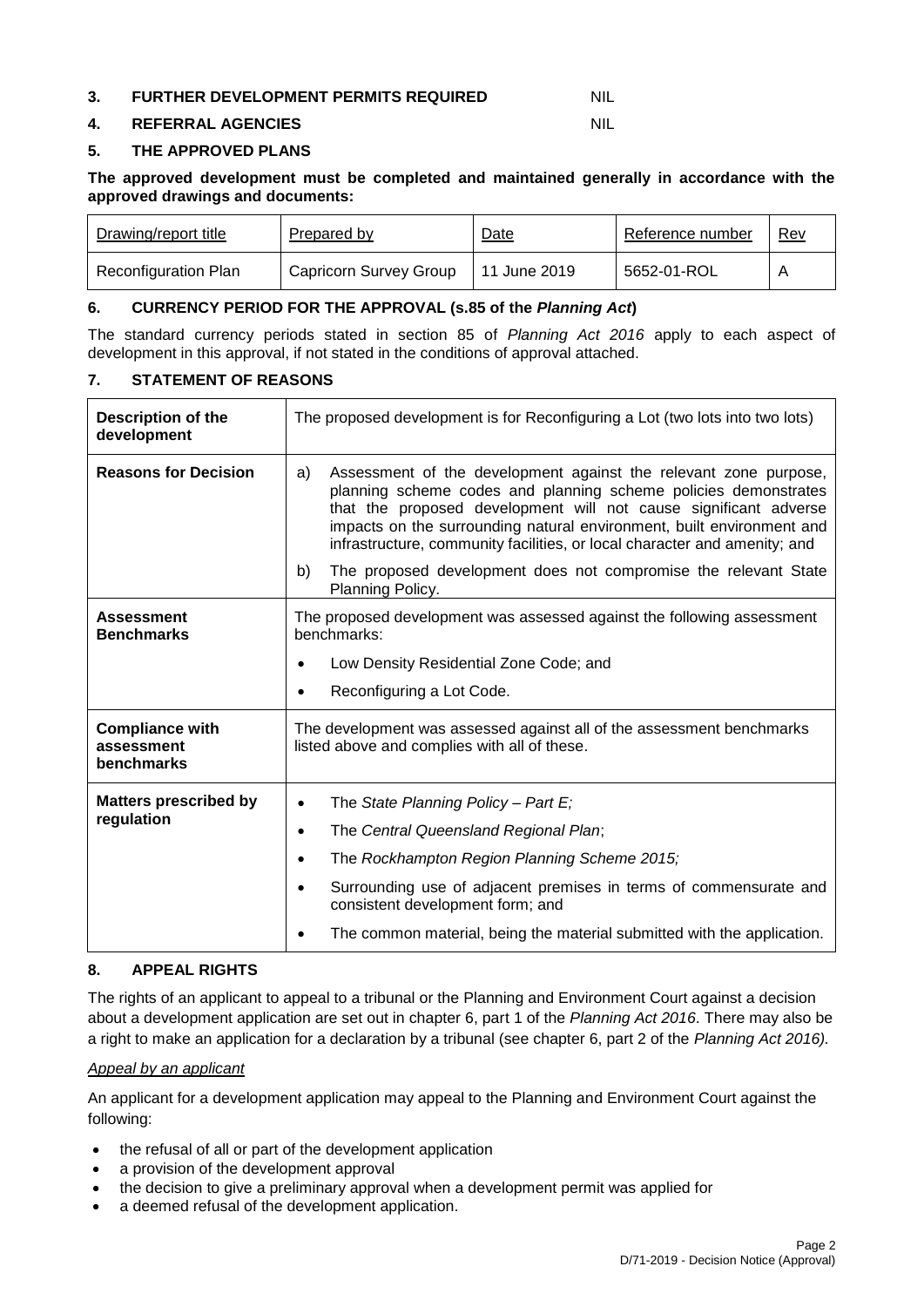An applicant may also have a right to appeal to the Development tribunal. For more information, see schedule 1 of the *Planning Act 2016*.

The timeframes for starting an appeal in the Planning and Environment Court are set out in section 229 of the *Planning Act 2016*.

**Attachment 2** is an extract from the *Planning Act 2016* that sets out the applicant's appeal rights and the appeal rights of a submitter.

## **9. WHEN THE DEVELOPMENT APPROVAL TAKES EFFECT**

This development approval takes effect:

- From the time the decision notice is given – if there is no submitter and the applicant does not appeal the decision to the court.

Or

When the submitter's appeal period ends  $-$  if there is a submitter and the applicant does not appeal the decision to the court.

Or

Subject to the decision of the court, when the appeal is finally decided  $-$  if an appeal is made to the court.

### **10. ASSESSMENT MANAGER**

### **Attachment 1 – Conditions of the approval**

*Part 1* **–** *Conditions imposed by the assessment manager [Note: where a condition is imposed about infrastructure under Chapter 4 of the Planning Act 2016, the relevant provision of the Act under which this condition was imposed must be specified.]*

### **Attachment 2—Extract on appeal rights**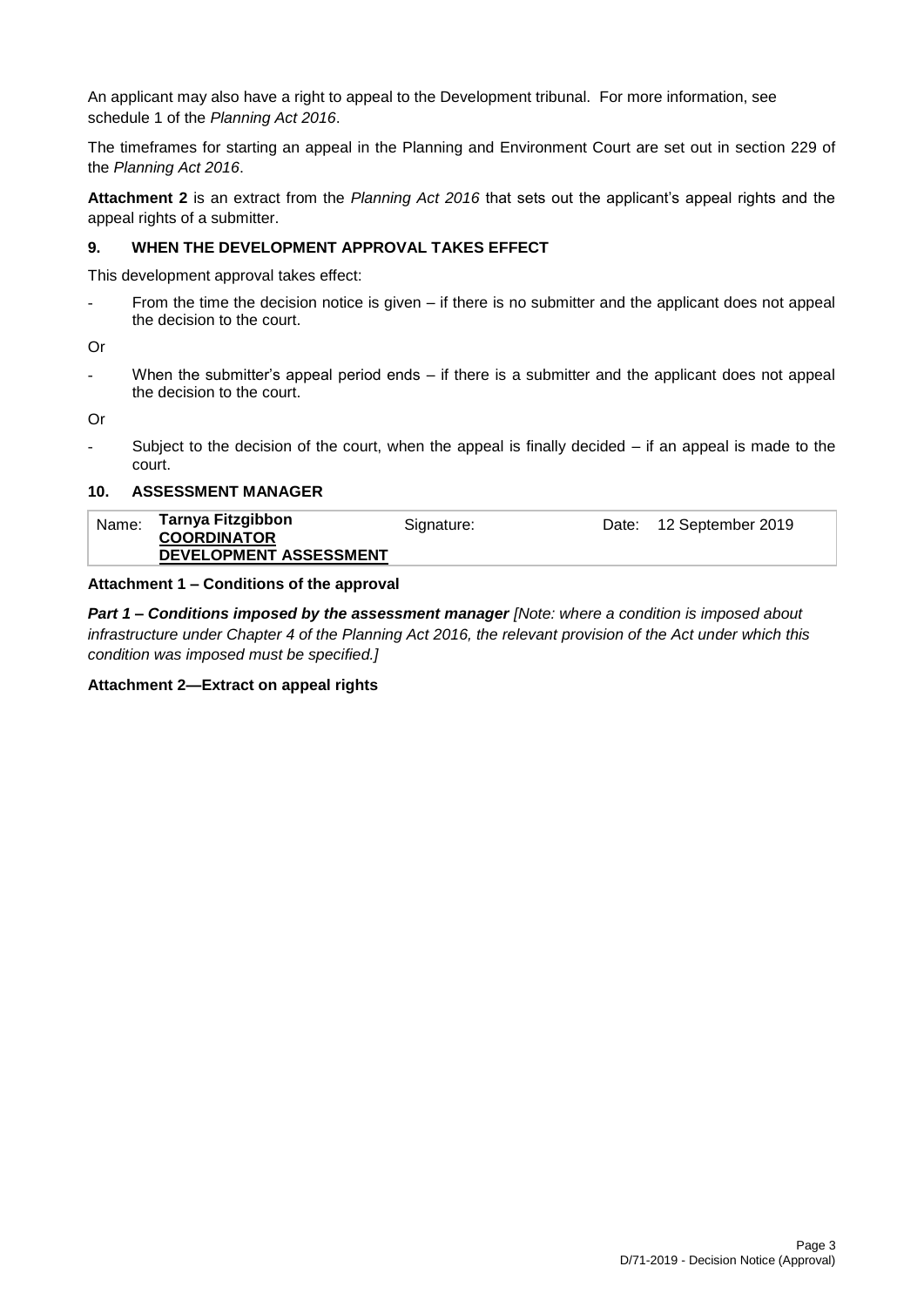

## **Attachment 1 – Part 1 Rockhampton Regional Council Conditions**

*Planning Act 2016*

- 1.0 ADMINISTRATION
- 1.1 The Developer and his employee, agent, contractor or invitee is responsible for ensuring compliance with the conditions of this development approval.
- 1.2 Where these Conditions refer to "Council" in relation to requiring Council to approve or to be satisfied as to any matter, or conferring on the Council a function, power or discretion, that role may be fulfilled in whole or in part by a delegate appointed for that purpose by the Council.
- 1.3 All conditions, works, or requirements of this development approval must be undertaken and completed:
	- 1.3.1 to Council's satisfaction;
	- 1.3.2 at no cost to Council; and
	- 1.3.3 prior to the issue of the Survey Plan Approval Certificate,

unless otherwise stated.

- 1.4 Infrastructure requirements of this development approval must be contributed to the relevant authorities, where applicable, at no cost to Council, prior to the issue of the Survey Plan Approval Certificate, unless otherwise stated.
- 1.5 All works must be designed, constructed and maintained in accordance with the relevant Council policies, guidelines and standards, unless otherwise stated.
- 1.6 All engineering drawings/specifications, design and construction works must be in accordance with the requirements of the relevant *Australian Standards* and must be approved, supervised and certified by a Registered Professional Engineer of Queensland.
- 2.0 APPROVED PLANS AND DOCUMENTS
- 2.1 The approved development must be completed and maintained generally in accordance with the approved plans and documents, except where amended by any condition of this development approval:

| Drawing/report title        | Prepared by                   | Date | Reference<br>number            | Rev |
|-----------------------------|-------------------------------|------|--------------------------------|-----|
| <b>Reconfiguration Plan</b> | <b>Capricorn Survey Group</b> |      | 11 June 2019   5652-01-ROL   A |     |

2.2 Where there is any conflict between the conditions of this development approval and the details shown on the approved plans and documents, the conditions of this development approval must prevail.

### 3.0 ASSET MANAGEMENT

3.1 Any alteration necessary to electricity, telephone, water mains, sewerage mains, and/or public utility installations resulting from the development or in connection with the development, must be undertaken and completed at no cost to Council.

## ADVISORY NOTES

## NOTE 1. Access to State-Controlled Road

Please be advised that no new vehicular access will be permitted to the State-Controlled Road.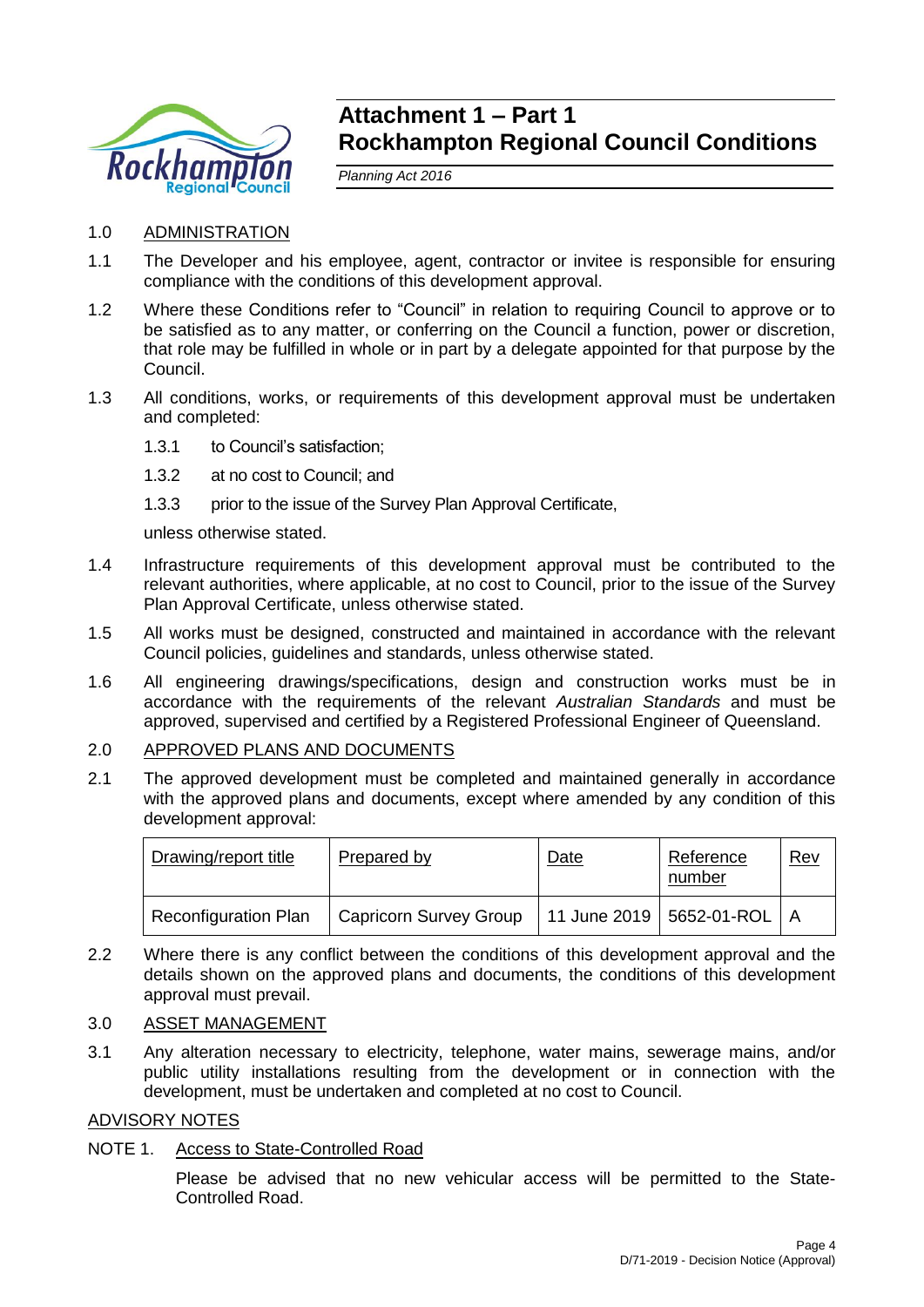

## **Attachment 2 - Appeal Rights**

*PLANNING ACT 2016*

The following is an extract from the *Planning Act 2016 (Chapter 6)*

#### *Appeal rights*

## *229 Appeals to tribunal or P&E Court*

- (1) Schedule 1 states—
	- (a) matters that may be appealed to— (i)either a tribunal or the P&E Court; or (ii)only a tribunal; or
	- (iii)only the P&E Court; and (b) the person—
		- (i)who may appeal a matter (the **appellant**); and (ii)who is a respondent in an appeal of the matter; and (iii)who is a co-respondent in an appeal of the matter; and
		- (iv)who may elect to be a co-respondent in an appeal of the matter.
- (2) An appellant may start an appeal within the appeal period.
- (3) The **appeal period** is—
	- (a) for an appeal by a building advisory agency—10 business days after a decision notice for the decision is given to the agency or
	- (b) for an appeal against a deemed refusal—at any time after the deemed refusal happens; or
	- (c) for an appeal against a decision of the Minister, under chapter 7, part 4, to register premises or to renew the registration of premises—20 business days after a notice is published under section 269(3)(a) or (4); or
	- (d) for an appeal against an infrastructure charges notice— 20 business days after the infrastructure charges notice is given to the person; or
	- (e) for an appeal about a deemed approval of a development application for which a decision notice has not been given—30 business days after the applicant gives the deemed approval notice to the assessment manager; or
	- (f) for any other appeal—20 business days after a notice of the decision for the matter, including an enforcement notice, is given to the person.

#### Note—

See the P&E Court Act for the court's power to extend the appeal period.

- (4) Each respondent and co-respondent for an appeal may be heard in the appeal.
- (5) If an appeal is only about a referral agency's response, the assessment manager may apply to the tribunal or P&E Court to withdraw from the appeal.
- (6) To remove any doubt, it is declared that an appeal against an infrastructure charges notice must not be about—
	- (a) the adopted charge itself; or
	- (b) for a decision about an offset or refund—
		- (i) the establishment cost of trunk infrastructure identified in a LGIP; or
		- (ii) the cost of infrastructure decided using the method

#### included in the local government's charges resolution. **230 Notice of appeal**

- (1) An appellant starts an appeal by lodging, with the registrar of the tribunal or P&E Court, a notice of appeal that—
	- (a) is in the approved form; and
	- (b) succinctly states the grounds of the appeal.
- (2) The notice of appeal must be accompanied by the required fee.
- (3) The appellant or, for an appeal to a tribunal, the registrar must, within the service period, give a copy of the notice of appeal to—
- (a) the respondent for the appeal; and
- (b) each co-respondent for the appeal; and
- (c) for an appeal about a development application under schedule 1, table 1, item 1—each principal submitter for the development application; and
- (d) for an appeal about a change application under schedule 1, table 1, item 2—each principal submitter for the change application; and
- (e) each person who may elect to become a co-respondent for the appeal, other than an eligible submitter who is not a principal submitter in an appeal under paragraph (c) or (d); and
- (f) for an appeal to the P&E Court—the chief executive; and
- (g) for an appeal to a tribunal under another Act—any other person who the registrar considers appropriate.
- (4) The **service period** is—
	- (a) if a submitter or advice agency started the appeal in the P&E Court—2 business days after the appeal is started; or
	- (b) otherwise—10 business days after the appeal is started.
- (5) A notice of appeal given to a person who may elect to be a co-respondent must state the effect of subsection
- (6) A person elects to be a co-respondent by filing a notice of election, in the approved form, within 10 business days after the notice of appeal is given to the person*.*
- **231 Other appeals**
- (1) Subject to this chapter, schedule 1 and the P&E Court Act, unless the Supreme Court decides a decision or other matter under this Act is affected by jurisdictional error, the decision or matter is non-appealable.
- (2) The Judicial Review Act 1991, part 5 applies to the decision or matter to the extent it is affected by jurisdictional error.
- (3) A person who, but for subsection (1) could have made an application under the Judicial Review Act 1991 in relation to the decision or matter, may apply under part 4 of that Act for a statement of reasons in relation to the decision or matter.
- (4) In this section— **decision** includes—
	- (a) conduct engaged in for the purpose of making a decision; and
	- (b) other conduct that relates to the making of a decision; and
	- (c) the making of a decision or the failure to make a decision; and
	- (d) a purported decision; and
	- (e) a deemed refusal.

**non-appealable**, for a decision or matter, means the decision or matter—

- (a) is final and conclusive; and
- (b) may not be challenged, appealed against, reviewed, quashed, set aside or called into question in any other way under the Judicial Review Act 1991 or otherwise, whether by the Supreme Court, another court, a tribunal or another entity; and
- (c) is not subject to any declaratory, injunctive or other order of the Supreme Court, another court, a tribunal or another entity on any ground.

#### **232 Rules of the P&E Court**

- (1) A person who is appealing to the P&E Court must comply with the rules of the court that apply to the appeal.
- (2) However, the P&E Court may hear and decide an appeal even if the person has not complied with rules of the P&E Court.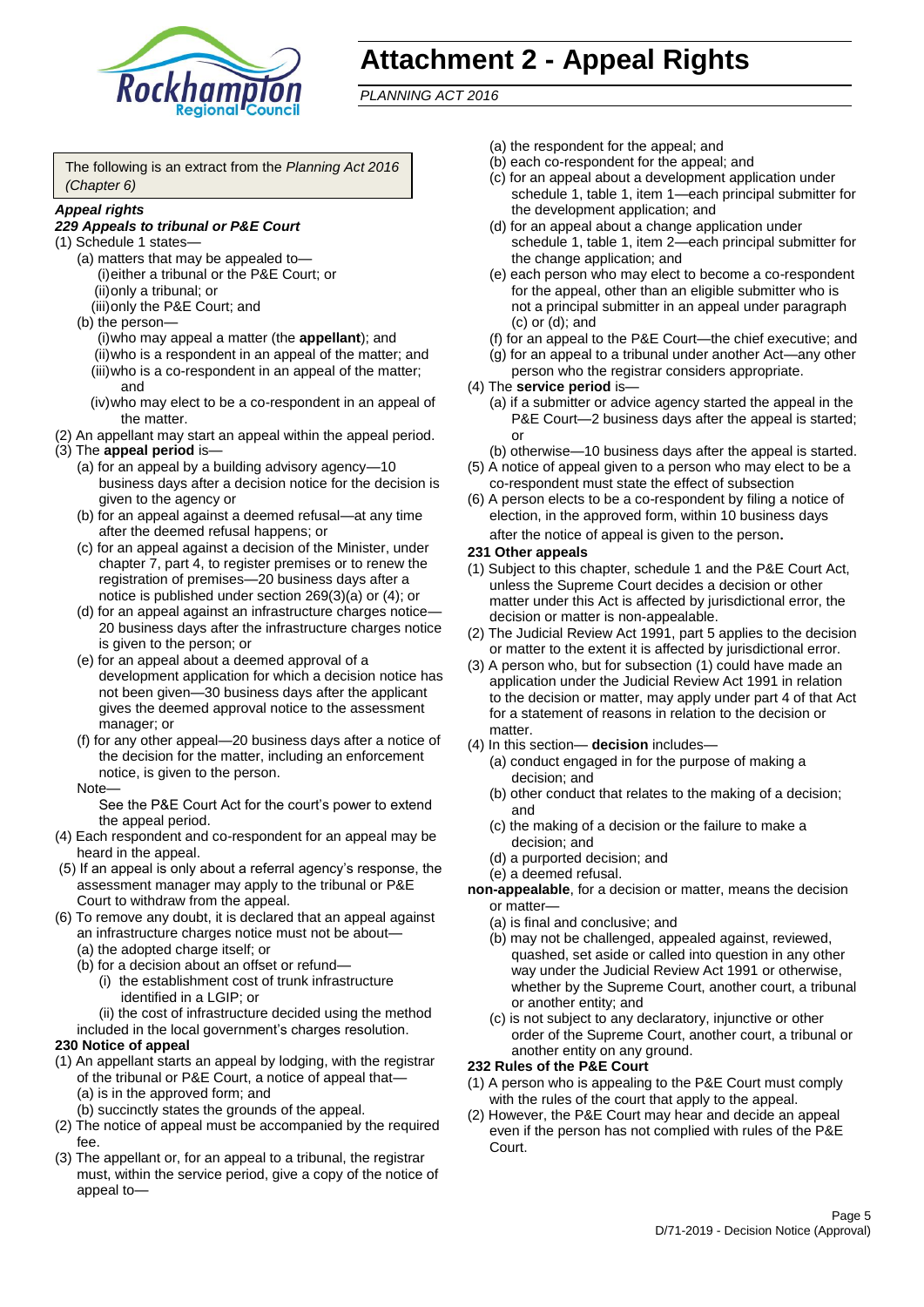

## **Appeal Rights**

*PLANNING ACT 2016*

## **Schedule 1**

#### **Appeals section 229 1 Appeal rights and parties to appeals**

- (1) Table 1 states the matters that may be appealed to—(a) the P&E court; or (b) a tribunal.
- (2) However, table 1 applies to a tribunal only if the matter involves—
	- (a) the refusal, or deemed refusal of a development application, for—
	- (i) a material change of use for a classified building; or
	- (ii) operational work associated with building work, a retaining wall, or a tennis court; or
	- (b) a provision of a development approval for—
	- (i) a material change of use for a classified building; or
- (ii) operational work associated with building work, a retaining wall, or a tennis court; or
	- (c) if a development permit was applied for—the decision to give a preliminary approval for—
		- (i) a material change of use for a classified building; or
	- (ii) operational work associated with building work, a retaining wall, or a tennis court; or
	- (d) a development condition if—
		- (i) the development approval is only for a material change of use that involves the use of a building classified under the Building Code as a class 2 building; and
		- (ii) the building is, or is proposed to be, not more than 3 storeys; and
		- (iii) the proposed development is for not more than 60 sole-occupancy units; or
	- (e) a decision for, or a deemed refusal of, an extension application for a development approval that is only for a material change of use of a classified building; or
	- (f) a decision for, or a deemed refusal of, a change application for a development approval that is only for a material change of use of a classified building; or
	- (g) a matter under this Act, to the extent the matter relates to—
		- (i) the Building Act, other than a matter under that Act that may or must be decided by the Queensland Building and Construction Commission; or
		- (ii) the Plumbing and Drainage Act, part 4 or 5; or
	- (h) a decision to give an enforcement notice in relation to a matter under paragraphs (a) to (g); or
	- (i) a decision to give an infrastructure charges notice; or
	- (j) the refusal, or deemed refusal, of a conversion application; or
	- (k) a matter that, under another Act, may be appealed to the tribunal; or
	- (l) a matter prescribed by regulation.
- (3) Also, table 1 does not apply to a tribunal if the matter

involves—

- (a) for a matter in subsection  $(2)(a)$  to  $(d)$ 
	- (i) a development approval for which the development application required impact assessment; and
	- (ii) a development approval in relation to which the assessment manager received a properly made submission for the development application; or
- (b) a provision of a development approval about the identification or inclusion, under a variation approval, of a matter for the development.
- (4) Table 2 states the matters that may be appealed only to the P&E Court.
- (5) Table 3 states the matters that may be appealed only to the tribunal.
- (6) In each table—
	- (a) column 1 states the appellant in the appeal; and
	- (b) column 2 states the respondent in the appeal; and
	- (c) column 3 states the co-respondent (if any) in the appeal; and
	- (d) column 4 states the co-respondents by election (if any) in the appeal.
- (7) If the chief executive receives a notice of appeal under section 230(3)(f), the chief executive may elect to be a corespondent in the appeal.

| Table 1<br>Appeals to the P&E Court and, for certain matters, to a tribunal                                                                                                                                                                                                                                                                    |                           |                                         |                                                         |  |
|------------------------------------------------------------------------------------------------------------------------------------------------------------------------------------------------------------------------------------------------------------------------------------------------------------------------------------------------|---------------------------|-----------------------------------------|---------------------------------------------------------|--|
| 1. Development applications<br>An appeal may be made against-<br>(a) the refusal of all or part of the development application; or<br>(b) the deemed refusal of the development application; or<br>(c) a provision of the development approval; or<br>(d) if a development permit was applied for-the decision to give a preliminary approval. |                           |                                         |                                                         |  |
| Column 1<br>Appellant                                                                                                                                                                                                                                                                                                                          | Column 2<br>Respondent    | Column 3<br>Co-respondent<br>(if any)   | Column 4<br>Co-respondent by election<br>$($ if any $)$ |  |
| The applicant                                                                                                                                                                                                                                                                                                                                  | The assessment<br>manager | If the appeal is about<br>a concurrence | 1 A concurrence agency that is<br>not a co-respondent   |  |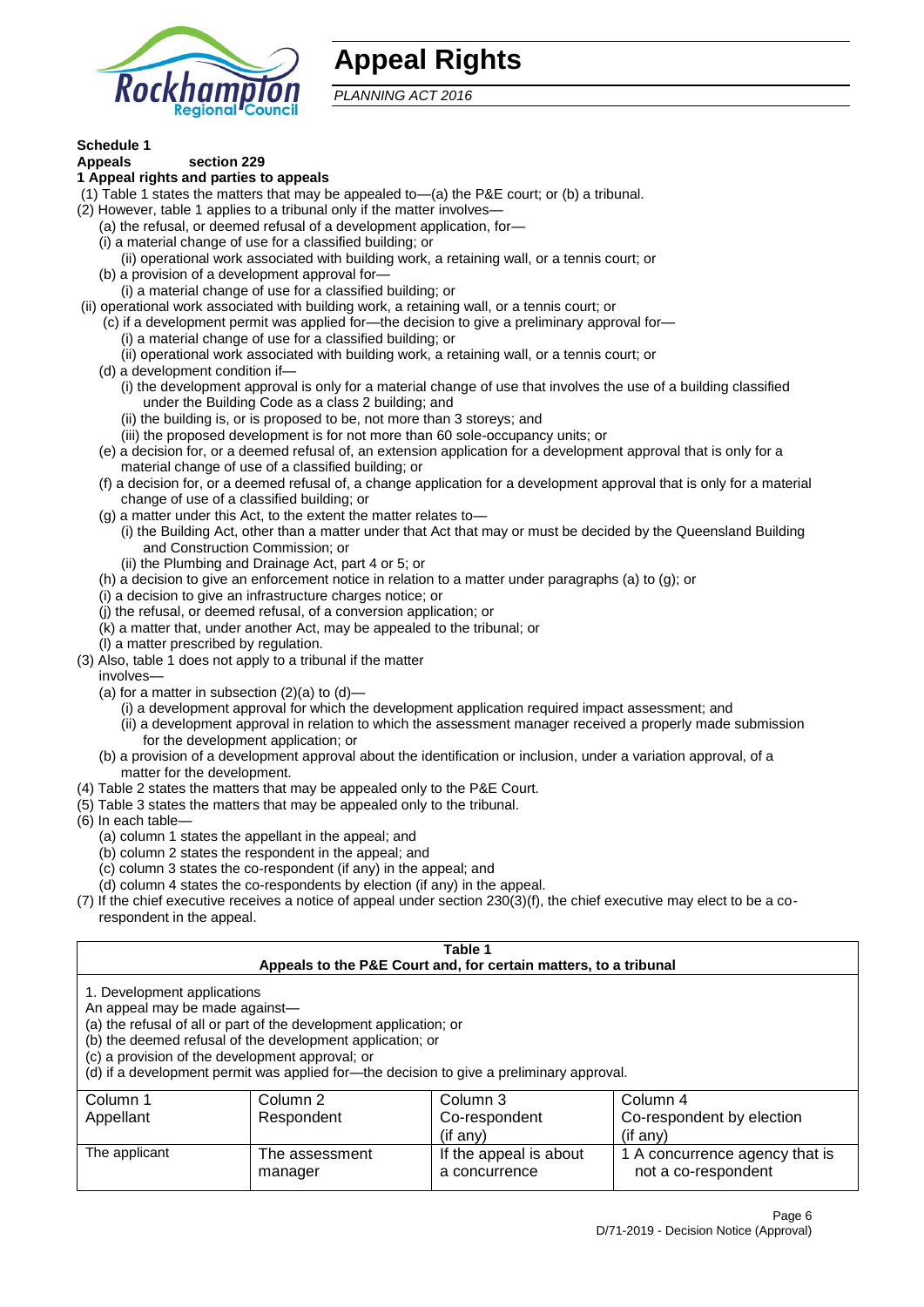| Table 1<br>Appeals to the P&E Court and, for certain matters, to a tribunal                                                                                                                                          |                                   |                                                                 |                                                                                                                                                                                                                                                                                                                                                 |  |
|----------------------------------------------------------------------------------------------------------------------------------------------------------------------------------------------------------------------|-----------------------------------|-----------------------------------------------------------------|-------------------------------------------------------------------------------------------------------------------------------------------------------------------------------------------------------------------------------------------------------------------------------------------------------------------------------------------------|--|
|                                                                                                                                                                                                                      |                                   | agency's referral<br>response-the<br>concurrence agency         | 2 If a chosen Assessment<br>manager is the respondent-<br>the prescribed assessment<br>manager<br>3 Any eligible advice agency for<br>the application<br>4 Any eligible submitter for the<br>application                                                                                                                                        |  |
| 2. Change applications<br>An appeal may be made against-<br>(b) a deemed refusal of a change application.                                                                                                            |                                   |                                                                 | (a) a responsible entity's decision for a change application, other than a decision made by the P&E court; or                                                                                                                                                                                                                                   |  |
| Column 1<br>Appellant                                                                                                                                                                                                | Column <sub>2</sub><br>Respondent | Column 3<br>Co-respondent<br>(if any)                           | Column 4<br>Co-respondent by election<br>(if any)                                                                                                                                                                                                                                                                                               |  |
| 1 The applicant<br>2 If the responsible<br>entity is the<br>assessment<br>manager-an<br>affected entity that<br>gave a pre-request<br>notice or response<br>notice                                                   | The responsible<br>entity         | If an affected entity<br>starts the appeal-the<br>applicant     | 1 A concurrence agency for the<br>development application<br>2 If a chosen assessment<br>manager is the respondent-<br>the prescribed assessment<br>manager<br>3 A private certifier for the<br>development application<br>4 Any eligible advice agency for<br>the change application<br>5 Any eligible submitter for the<br>change application |  |
| 3. Extension applications<br>An appeal may be made against-<br>(a) the assessment manager's decision about an extension application; or<br>(b) a deemed refusal of an extension application.                         |                                   |                                                                 |                                                                                                                                                                                                                                                                                                                                                 |  |
| Column 1<br>Appellant                                                                                                                                                                                                | Column <sub>2</sub><br>Respondent | Column 3<br>Co-respondent<br>(if any)                           | Column 4<br>Co-respondent by election<br>(if any)                                                                                                                                                                                                                                                                                               |  |
| 1 The applicant<br>1<br>$\overline{2}$<br>For a matter other<br>than a deemed<br>refusal of an<br>extension<br>application $-$ a<br>concurrence<br>agency, other than<br>the chief executive,<br>for the application | The assessment<br>manager         | If a concurrence<br>agency starts the<br>appeal - the applicant | If a chosen assessment<br>manager is the respondent - the<br>prescribed assessment manager                                                                                                                                                                                                                                                      |  |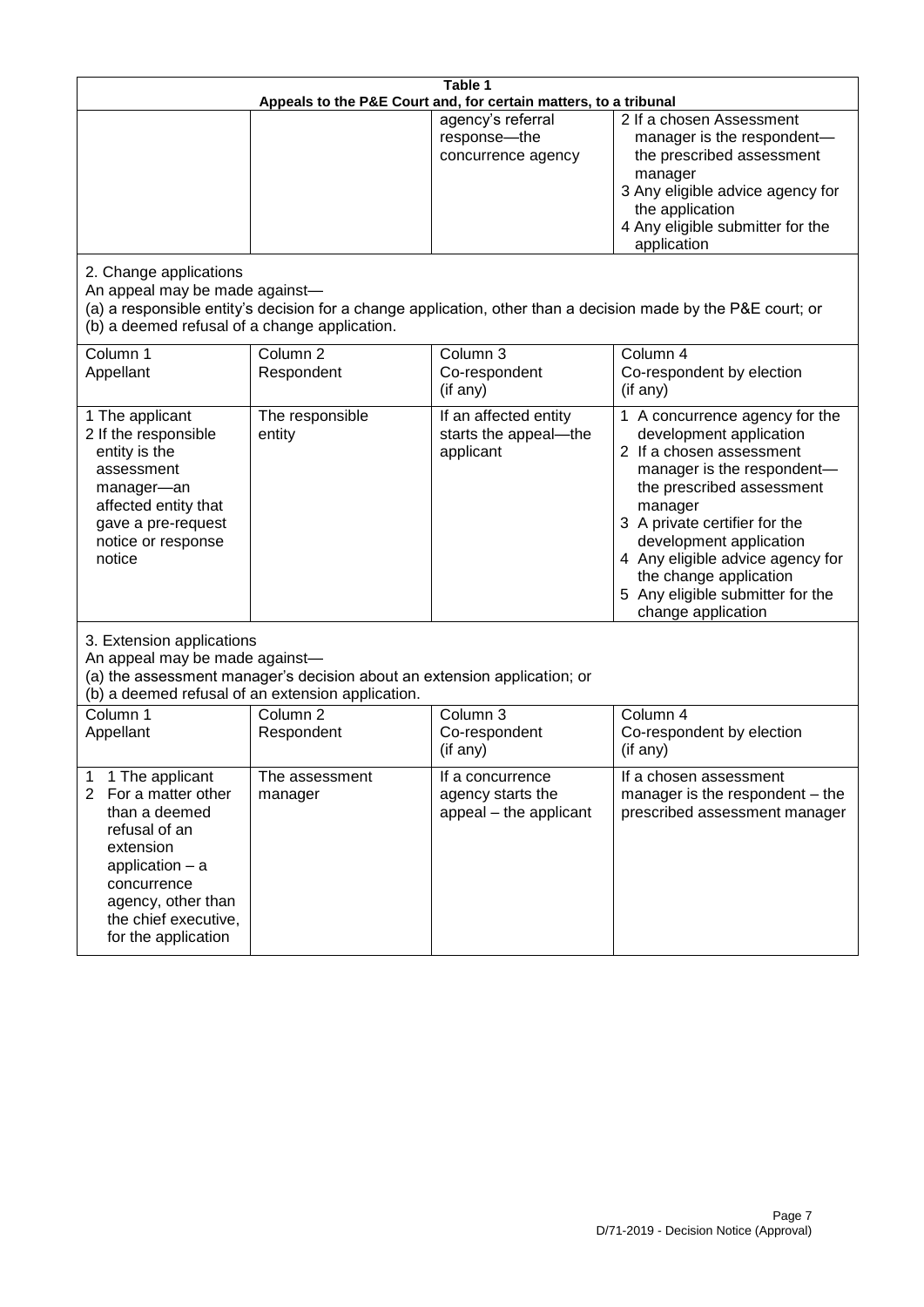#### **Table 1 Appeals to the P&E Court and, for certain matters, to a tribunal**

4. Infrastructure charges notices

- An appeal may be made against an infrastructure charges notice on 1 or more of the following grounds
- a) The notice involved an error relating to
	- (i) The application of the relevant adopted charge; or
- Examples of errors in applying an adopted charge
	- The incorrect application of gross floor area for a non-residential development
	- Applying an incorrect 'use category', under a regulation, to the development
	- (i) The working out of extra demands, for section 120; or
	- (ii) An offset or refund; or
- b) The was no decision about an offset or refund; or
- c) If the infrastructure charges notice states a refund will be given the timing for giving the refund; or
- d) The amount of the charge is so unreasonable that no reasonable relevant local government could have
- imposed the amount.

| Column 1                                                 | Column 2                                                                  | Column 3      | Column 4                  |
|----------------------------------------------------------|---------------------------------------------------------------------------|---------------|---------------------------|
| Appellant                                                | Respondent                                                                | Co-respondent | Co-respondent by election |
|                                                          |                                                                           | (if any)      | (if any)                  |
| The person given the<br>Infrastructure charges<br>notice | The local government<br>that gave the<br>infrastructure charges<br>notice | -             |                           |

5. Conversion applications

An appeal may be made against—

(a) the refusal of a conversion application; or

(b) a deemed refusal of a conversion application.

| Column 1<br>Appellant | Column 2<br>Respondent                                                  | Column 3<br>Co-respondent<br>$($ if any $)$ | Column 4<br>Co-respondent by election<br>$($ if any $)$ |
|-----------------------|-------------------------------------------------------------------------|---------------------------------------------|---------------------------------------------------------|
| The applicant         | The local government<br>to which the conversion<br>application was made |                                             |                                                         |

6. Enforcement notices

An appeal may be made against the decision to give an enforcement notice.

| Column 1                                   | Column 2                     | Column 3      | Column 4                                                                                                                                                                   |
|--------------------------------------------|------------------------------|---------------|----------------------------------------------------------------------------------------------------------------------------------------------------------------------------|
| Appellant                                  | Respondent                   | Co-respondent | Co-respondent by election                                                                                                                                                  |
|                                            |                              | (if any)      | (if any)                                                                                                                                                                   |
| The person given the<br>enforcement notice | The enforcement<br>authority |               | If the enforcement authority is<br>not the local government for<br>the premises in relation to which<br>the offence is alleged to have<br>happened-the local<br>government |

#### **Table 2 Appeals to the P&E Court only**

1. Appeals from tribunal

An appeal may be made against a decision of a tribunal, other than a decision under

section 252, on the ground of—

(a) an error or mistake in law on the part of the tribunal; or

(b) jurisdictional error.

| Column 1<br>Appellant                             | Column 2<br>Respondent                                    | Column 3<br>Co-respondent<br>$($ if any $)$ | Column 4<br>Co-respondent by election<br>(if any) |
|---------------------------------------------------|-----------------------------------------------------------|---------------------------------------------|---------------------------------------------------|
| A party to the<br>proceedings for the<br>decision | The other party to the<br>proceedings for the<br>decision | ۰                                           |                                                   |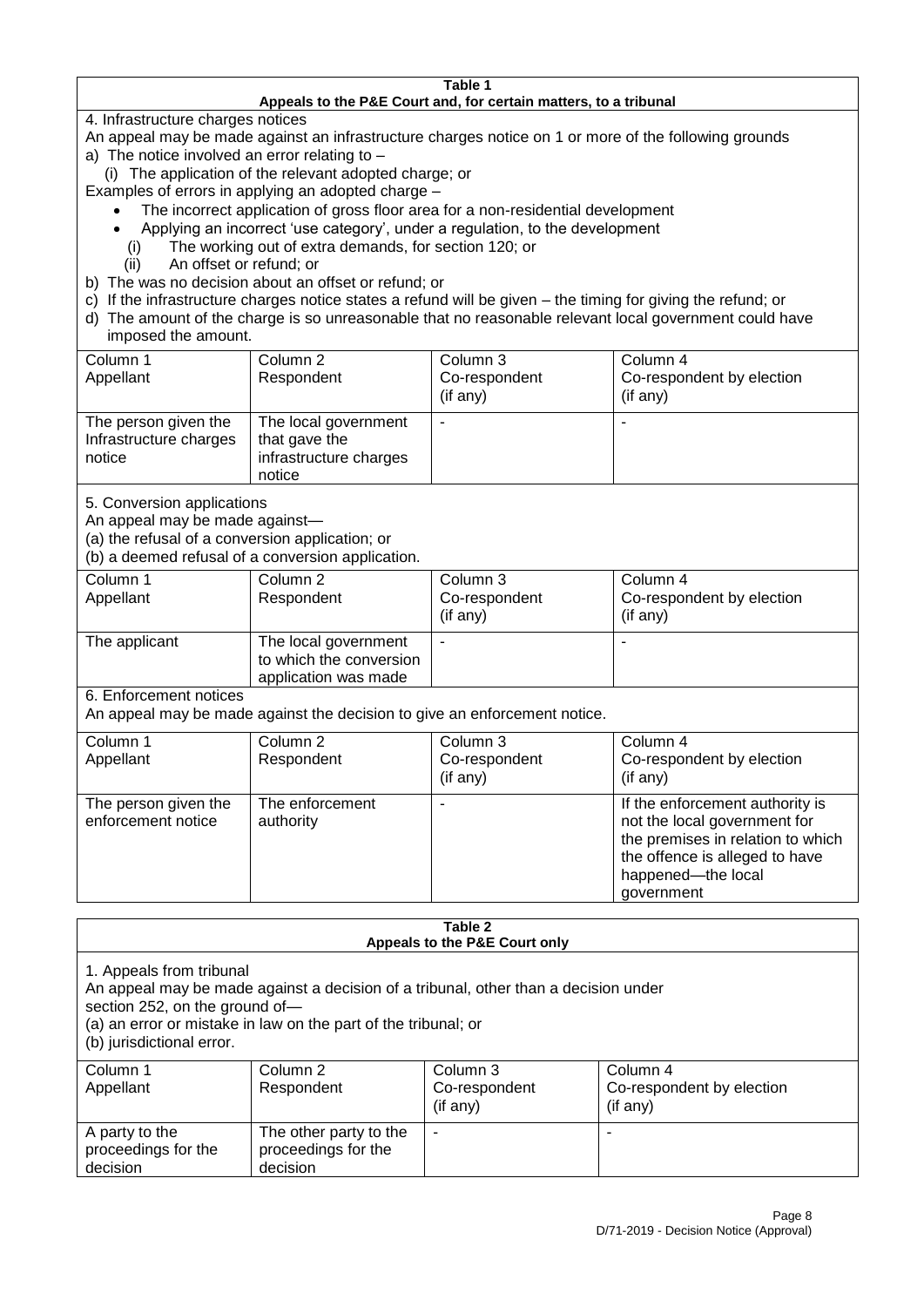#### **Table 2 Appeals to the P&E Court only**

2. Eligible submitter appeals

An appeal may be made against the decision to give a development approval, or an approval for a change application, to the extent that the decision relates to—

(a) any part of the development application for the development approval that required impact assessment; or (b) a variation request.

| Column 1                                                                                                                                                                                     | Column 2                                                                                                                      | Column 3                                                                                                                | Column 4                                             |
|----------------------------------------------------------------------------------------------------------------------------------------------------------------------------------------------|-------------------------------------------------------------------------------------------------------------------------------|-------------------------------------------------------------------------------------------------------------------------|------------------------------------------------------|
| Appellant                                                                                                                                                                                    | Respondent                                                                                                                    | Co-respondent                                                                                                           | Co-respondent by election                            |
|                                                                                                                                                                                              |                                                                                                                               | (i f an y)                                                                                                              | $($ if any $)$                                       |
| 1 For a development<br>application-an<br>eligible submitter for<br>the development<br>application<br>2 For a change<br>application-an<br>eligible submitter for<br>the change<br>application | 1 For a development<br>application-the<br>assessment<br>manager<br>2 For a change<br>application----the<br>responsible entity | 1 The applicant<br>2 If the appeal is<br>about a concurrence<br>agency's referral<br>response-the<br>concurrence agency | Another eligible<br>submitter for the<br>application |
| 3. Eligible submitter and eligible advice agency appeals                                                                                                                                     |                                                                                                                               |                                                                                                                         |                                                      |

An appeal may be made against a provision of a development approval, or failure to

include a provision in the development approval, to the extent the matter relates to—

(a) any part of the development application or the change application, for the development approval, that required impact assessment; or

(b) a variation request.

| Column 1<br>Appellant                                                                                                                                                                                                                                                                         | Column <sub>2</sub><br>Respondent                                                                                          | Column 3<br>Co-respondent<br>(if any)                                                                                   | Column <sub>4</sub><br>Co-respondent by election<br>(if any) |
|-----------------------------------------------------------------------------------------------------------------------------------------------------------------------------------------------------------------------------------------------------------------------------------------------|----------------------------------------------------------------------------------------------------------------------------|-------------------------------------------------------------------------------------------------------------------------|--------------------------------------------------------------|
| 1 For a development<br>application-an<br>eligible submitter for<br>the development<br>application<br>2 For a change<br>application-an<br>eligible submitter for<br>the change<br>application<br>3 An eligible advice<br>agency for the<br>development<br>application or<br>change application | 1 For a development<br>application-the<br>assessment<br>manager<br>2 For a change<br>application-the<br>responsible entity | 1 The applicant<br>2 If the appeal is<br>about a concurrence<br>agency's referral<br>response-the<br>concurrence agency | Another eligible submitter for the<br>application            |
| 4. Compensation claims<br>An appeal may be made against-<br>(a) a decision under section 32 about a compensation claim; or<br>(b) a decision under section 265 about a claim for compensation; or<br>(c) a deemed refusal of a claim under paragraph (a) or (b).                              |                                                                                                                            |                                                                                                                         |                                                              |
| Column 1<br>Appellant                                                                                                                                                                                                                                                                         | Column $2$<br>Respondent                                                                                                   | Column 3<br>Co-respondent<br>(if any)                                                                                   | Column 4<br>Co-respondent by election<br>(if any)            |
| A person dissatisfied<br>with the decision                                                                                                                                                                                                                                                    | The local<br>government to which<br>the claim was made                                                                     |                                                                                                                         |                                                              |

5. Registered premises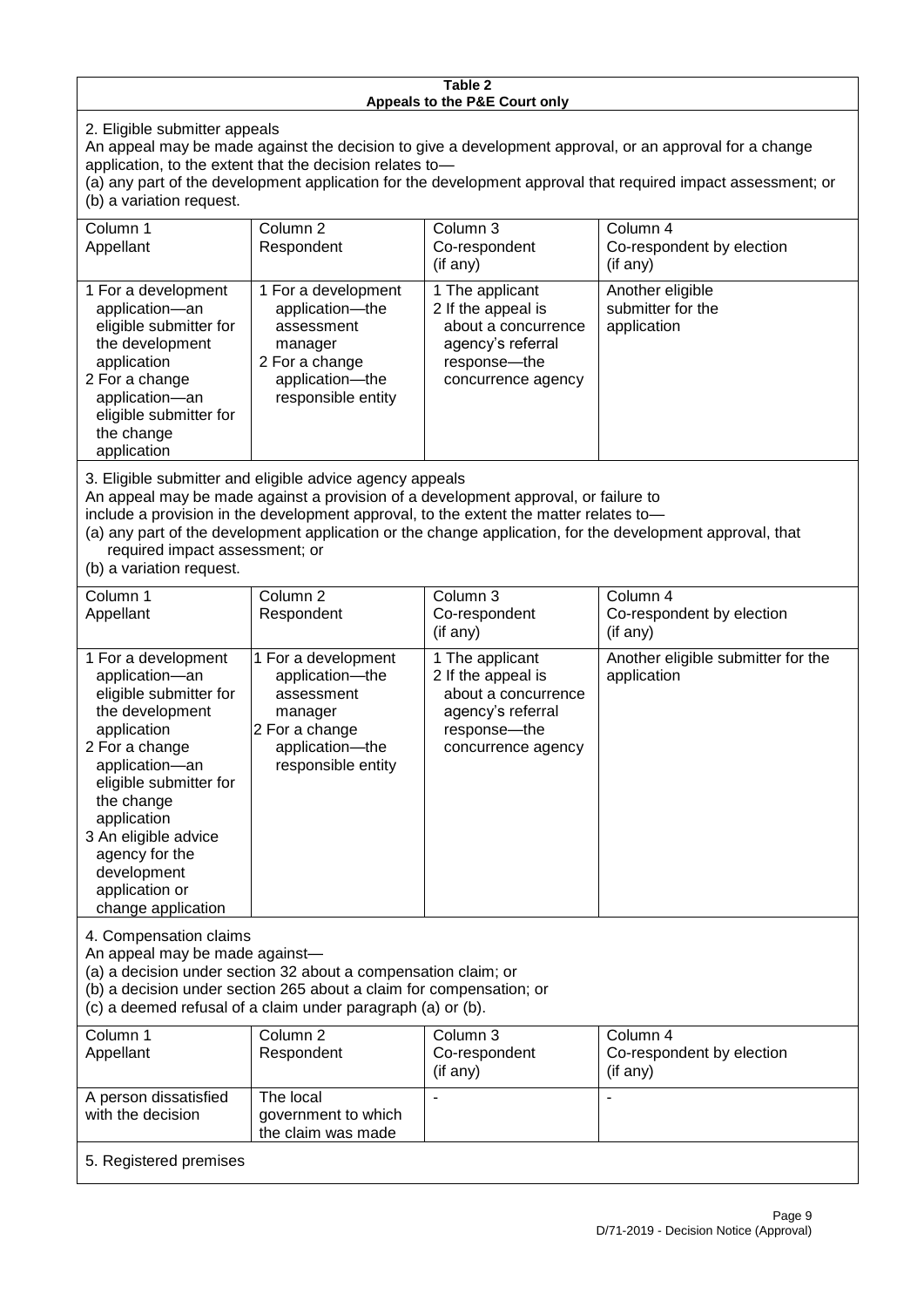| Table 2                                                                                                                                                                                                                                                                                                              |                                   |                                                  |                                                                                                                                                                             |  |
|----------------------------------------------------------------------------------------------------------------------------------------------------------------------------------------------------------------------------------------------------------------------------------------------------------------------|-----------------------------------|--------------------------------------------------|-----------------------------------------------------------------------------------------------------------------------------------------------------------------------------|--|
| Appeals to the P&E Court only<br>An appeal may be made against a decision of the Minister under chapter 7, part 4.                                                                                                                                                                                                   |                                   |                                                  |                                                                                                                                                                             |  |
| Column 1<br>Appellant                                                                                                                                                                                                                                                                                                | Column <sub>2</sub><br>Respondent | Column 3<br>Co-respondent                        | Column 4<br>Co-respondent by election                                                                                                                                       |  |
| 1 A person given a<br>decision notice about<br>the decision<br>2 If the decision is to<br>register premises or<br>renew the<br>registration of<br>premises-an owner<br>or occupier of<br>premises in the<br>affected area for the<br>registered premises<br>who is dissatisfied<br>with the decision                 | The Minister                      | (if any)<br>$\overline{\phantom{a}}$             | (if any)<br>If an owner or occupier starts the<br>appeal - the owner of the<br>registered premises                                                                          |  |
| 6. Local laws<br>An appeal may be made against a decision of a local government, or conditions applied,<br>under a local law about-<br>(a) the use of premises, other than a use that is the natural and ordinary consequence of prohibited<br>development; or<br>(b) the erection of a building or other structure. |                                   |                                                  |                                                                                                                                                                             |  |
| Column 1<br>Appellant                                                                                                                                                                                                                                                                                                | Column <sub>2</sub><br>Respondent | Column <sub>3</sub><br>Co-respondent<br>(if any) | Column 4<br>Co-respondent by election<br>(if any)                                                                                                                           |  |
| A person who-<br>(a) applied for the<br>decision; and<br>(b) is dissatisfied with<br>the decision or<br>conditions.                                                                                                                                                                                                  | The local government              | $\overline{\phantom{a}}$                         |                                                                                                                                                                             |  |
|                                                                                                                                                                                                                                                                                                                      |                                   | Table 3<br>Appeals to the tribunal only          |                                                                                                                                                                             |  |
| 1. Building advisory agency appeals<br>An appeal may be made against giving a development approval for building work to the extent the building<br>work required code assessment against the building assessment provisions.                                                                                         |                                   |                                                  |                                                                                                                                                                             |  |
| Column 1<br>Appellant                                                                                                                                                                                                                                                                                                | Column <sub>2</sub><br>Respondent | Column 3<br>Co-respondent<br>(if any)            | Column 4<br>Co-respondent by election<br>(if any)                                                                                                                           |  |
| A building advisory<br>agency for the<br>development application<br>related to the approval                                                                                                                                                                                                                          | The assessment<br>manager         | The applicant                                    | 1 A concurrence agency for the<br>development application<br>related to the approval<br>2 A private certifier for the<br>development application<br>related to the approval |  |
| 3. Certain decisions under the Building Act and the Plumbing and Drainage Act<br>An appeal may be made against a decision under-<br>(a) the Building Act, other than a decision made by the Queensland Building and Construction Commission; or<br>(b) the Plumbing and Drainage Act, part 4 or 5.                   |                                   |                                                  |                                                                                                                                                                             |  |
| Column 1<br>Appellant                                                                                                                                                                                                                                                                                                | Column <sub>2</sub><br>Respondent | Column 3<br>Co-respondent<br>(if any)            | Column 4<br>Co-respondent by election<br>(if any)                                                                                                                           |  |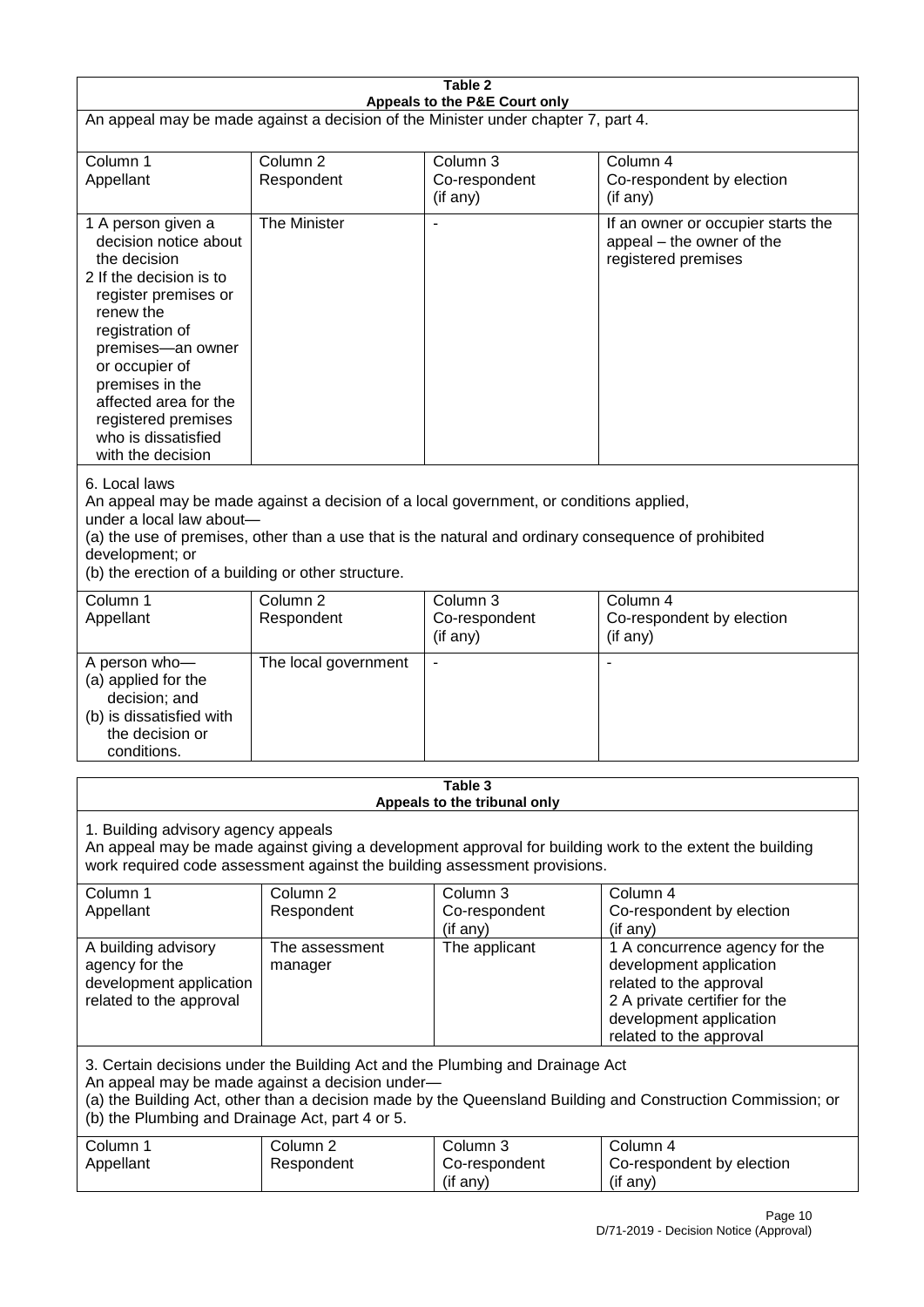| Table 3                                                                                                                                                                                                                              |                                                              |                              |                           |
|--------------------------------------------------------------------------------------------------------------------------------------------------------------------------------------------------------------------------------------|--------------------------------------------------------------|------------------------------|---------------------------|
|                                                                                                                                                                                                                                      |                                                              | Appeals to the tribunal only |                           |
| A person who received,<br>or was entitled to<br>receive, notice of the<br>decision                                                                                                                                                   | The person who made<br>the decision                          |                              |                           |
| 4. Local government failure to decide application under the Building Act<br>An appeal may be made against a local government's failure to decide an application under the Building Act<br>within the period required under that Act. |                                                              |                              |                           |
| Column 1                                                                                                                                                                                                                             | Column 2                                                     | Column 3                     | Column 4                  |
| Appellant                                                                                                                                                                                                                            | Respondent                                                   | Co-respondent                | Co-respondent by election |
|                                                                                                                                                                                                                                      |                                                              | (if any)                     | (if any)                  |
| A person who was<br>entitled to receive,<br>notice of the decision                                                                                                                                                                   | The local government<br>to which the<br>application was made |                              |                           |